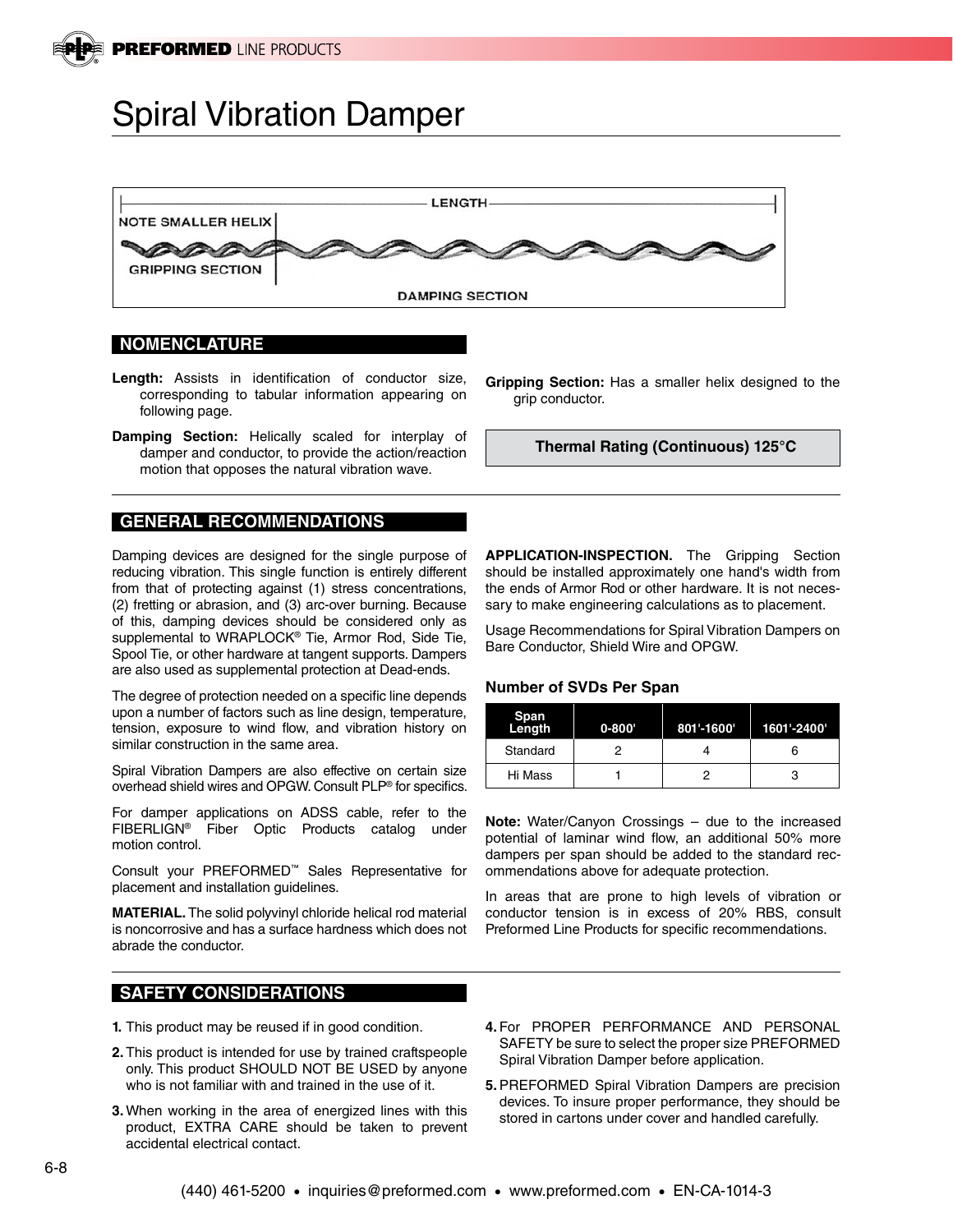# Spiral Vibration Damper (Standard)



# **For use on: Bare Conductors, Shield Wires and OPGW**

| Catalog<br><b>Number</b> | <b>Diameter Range (Inches)</b> |      |              |          |                        |
|--------------------------|--------------------------------|------|--------------|----------|------------------------|
|                          | Min.                           | Max. | <b>Units</b> | Wt./Lbs. | <b>Length (Inches)</b> |
| 5050102                  | .174                           | .249 | 50           | 29       | 46                     |
| 5050103                  | .250                           | .326 | 50           | 31       | 49                     |
| 5050104                  | .327                           | .461 | 50           | 34       | 51                     |
| 5050105                  | .462                           | .563 | 50           | 36       | 53                     |
| 5050106                  | .564                           | .760 | 25           | 50       | 65                     |

*EXPLANATORY NOTES:*

(1) Up to **three** SVDs can be subset together in one location where the cable diameter is 0.461" and below.

(2) On the cables with diameters above 0.461", only **two** SVDs should be subset for optimal damping performance.

**6**